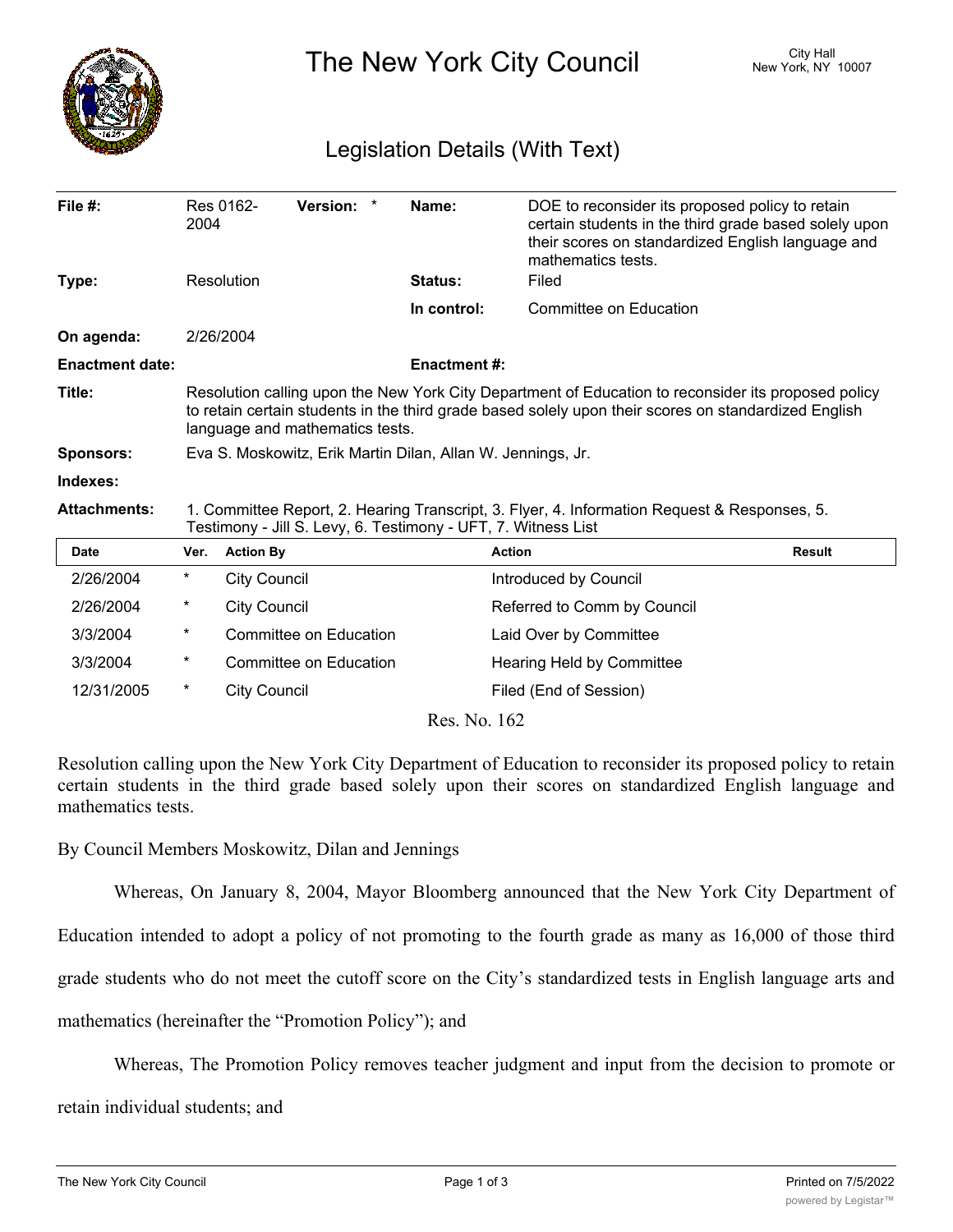## **File #:** Res 0162-2004, **Version:** \*

Whereas, Neither retention nor social promotion addresses the fundamental problem facing many New York City students - that they are not receiving the services that they need until they have fallen far behind grade level and have often spent years struggling in school; and

Whereas, The Promotion Policy runs contrary to consensus among educators and the research community, as well as the historical experience of the Department of Education and its predecessor, the Board of Education; and

Whereas, Many parents of New York City schoolchildren, and dozens of professional associations including The National Academy of Science, the American Psychological Association, the National Council on Measurement in Education, the National Council on Teachers of English, the National Center for Fair & Open Testing, PerformanceAssessment.org, and others, have issued statements in opposition to the use of a single test to determine promotion; and

Whereas, The United States Department of Education's Office of Civil Rights has expressed concern that test scores may not lawfully be used as the sole criterion to determine advancement within the educational system; and

Whereas, The City of New York previously implemented a policy similar to the proposed Promotion Policy in the early 1980s and subsequently revoked that policy because it failed to improve education achievement; and

Whereas, Advocacy groups like Advocates for Children believe that that the Promotion Policy will cost an estimated \$150 million per year; and

Whereas, Furthermore, such funds might be better spent on policies, services and programs proven to raise student achievement, such as Universal Pre-K, increased support services in the early grades, early identification of learning disabilities and other special needs, lower class sizes, mixed grade classes, flexible kindergarten enrollment age, and increased teacher support; now, therefore, be it

Resolved, That the City Council of New York calls upon the New York City Department of Education to